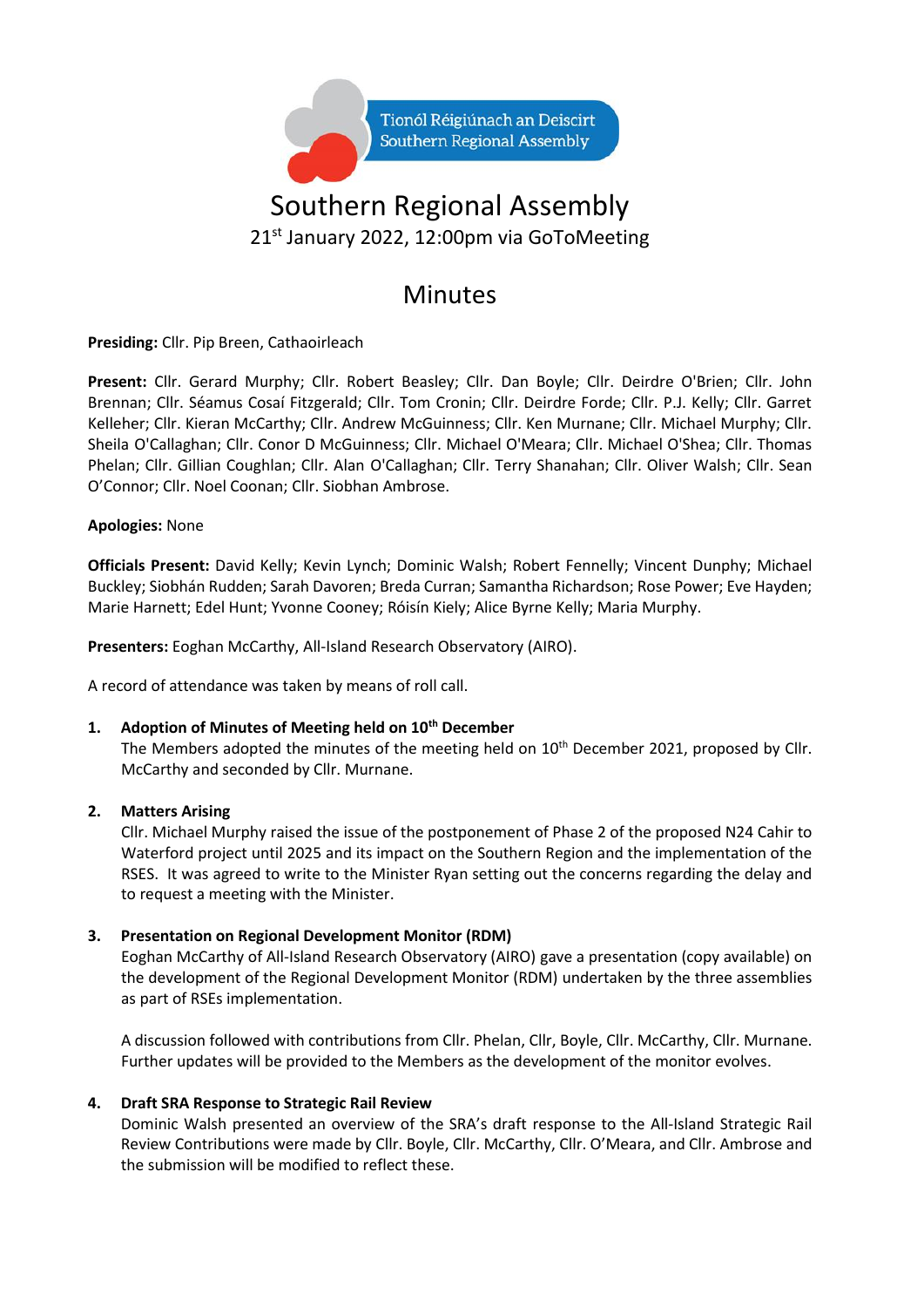#### **5. Any Other Business**

The following points were raised:

- It was agreed to write to Minister Ryan to raise concern regarding the potential impact of the air rescue service tender by the Department of Transport on the future of the Rescue 117 helicopter base at Waterford Airport as raised by Cllr Phelan.
- Regional Planning Update:
	- The Draft Kerry Plan was issued on 6 December with submissions due by 23 February.
	- The Draft Clare Development Plan issued on 10 December with submissions due by 28 March.
	- The Draft Cork County Council Material Amendments issued on 18 January with submissions due on 15 February.

Submission will be prepared for consideration of each by the members in accordance with agreed procedure.

- The SRA will host a workshop on Sustainable Mobility with the Local Authority Executive on the 31<sup>st</sup> January online.
- Dave Hennessy, Assistant Director, EU Programmes & Corporate Affairs has left the SRA to take up a position at UL. The process of finding his replacement is underway and Members will be updated at the next meeting.

#### **6. Date of Next Meeting**

Friday, 11<sup>th</sup> February 2022 online.

 $Signed: \_\_\_\_\_\_\_\_\_\_\_\_\_\_$  **Cllr. Pip Breen Cathaoirleach**